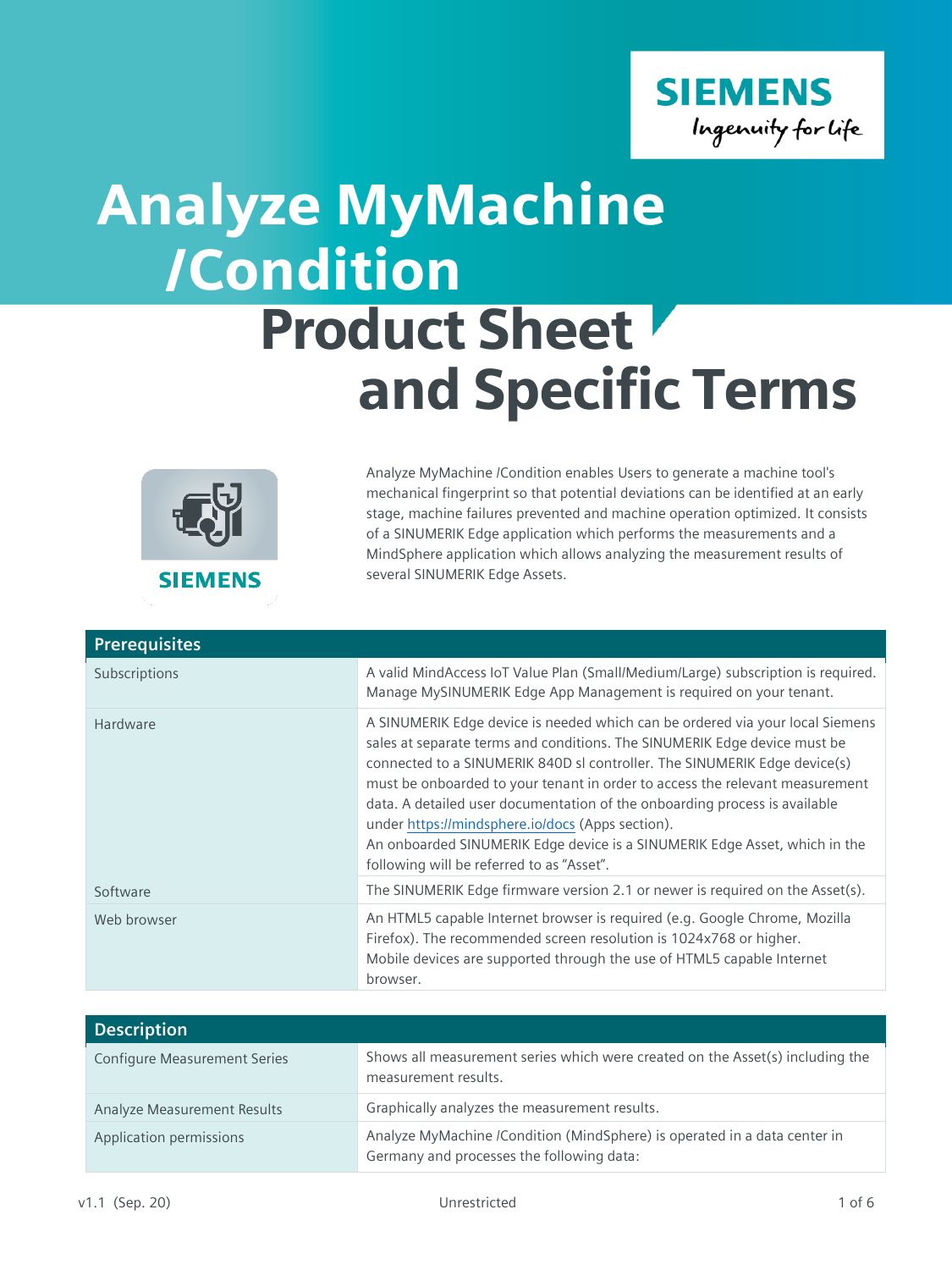| • Asset configuration data which describes the Asset(s) (e.g. Asset name, |
|---------------------------------------------------------------------------|
| onboarding status).                                                       |

- Measurement configuration data which describes the measurement set ups configured by you.
- Condition monitoring data which describes measurement results gathered during performing a measurement.

The application performs the following activities which modify or amend Your Content in your MindAccess Account on your behalf:

Read access on your

- Asset configuration data
- Measurement configuration data
- Condition monitoring data

by forwarding the data from your MindSphere tenant to a Siemens-operated MindSphere tenant to evaluate and process certain information presented in different views in this application itself. The data gets stored on a Siemensoperated MindSphere tenant for the period of the Subscription Term for Operation and Update of the MindSphere application and 60 days thereafter.

| Necessary steps in order to use this application    |                                                                                                                                                                                                                                                                                                                                                                                                                                                                                                                                                                                                                                                                                                                                                                                                                                               |
|-----------------------------------------------------|-----------------------------------------------------------------------------------------------------------------------------------------------------------------------------------------------------------------------------------------------------------------------------------------------------------------------------------------------------------------------------------------------------------------------------------------------------------------------------------------------------------------------------------------------------------------------------------------------------------------------------------------------------------------------------------------------------------------------------------------------------------------------------------------------------------------------------------------------|
| Necessary steps in order to use this<br>application | Analyze MyMachine /Condition is a hybrid SINUMERIK Edge software which<br>consists of two different components. The first component is a SINUMERIK Edge<br>application. The second component is a MindSphere application connected to<br>the first component, enabling additional Software-as-a-Service (SaaS) based<br>services for the Asset running the SINUMERIK Edge application.<br>The following steps are necessary to use this hybrid SINUMERIK Edge software:<br>Get the MindSphere application via the MindSphere Store:<br>1.<br>https://siemens.mindsphere.io/en/store<br>Analyze MyMachine /Condition (MindSphere) will be provisioned to your<br>2.<br>MindSphere tenant and you see the application icon on your MindSphere<br>Launchpad.<br>At the same time the application list of the MindSphere application Manage<br>3. |
|                                                     | MySINUMERIK Edge App Management displays Analyze MyMachine<br>/Condition (Edge) as an additional SINUMERIK Edge application available for<br>download.<br>You can deploy the SINUMERIK Edge application to the available Asset(s) via<br>4.<br>the Manage MySINUMERIK Edge App Management. Each deployment per<br>Asset triggers a billable Single Perpetual License for the use of the<br>SINUMERIK Edge application. Accept the license including Terms &<br>Conditions via "I agree".<br>The hybrid SINUMERIK Edge software Analyze MyMachine /Condition is now<br>ready to use.                                                                                                                                                                                                                                                           |

| <b>Pricing Model</b> |                          |                                     |
|----------------------|--------------------------|-------------------------------------|
|                      |                          | <b>MindSphere application</b>       |
| Fee for              | <b>Base subscription</b> | <b>Operation and Update</b>         |
| Price                | $0 \in I$                | 200 € per Asset/year <sup>1,2</sup> |
| <b>Billing cycle</b> | n/a                      | Yearly in advance <sup>3</sup>      |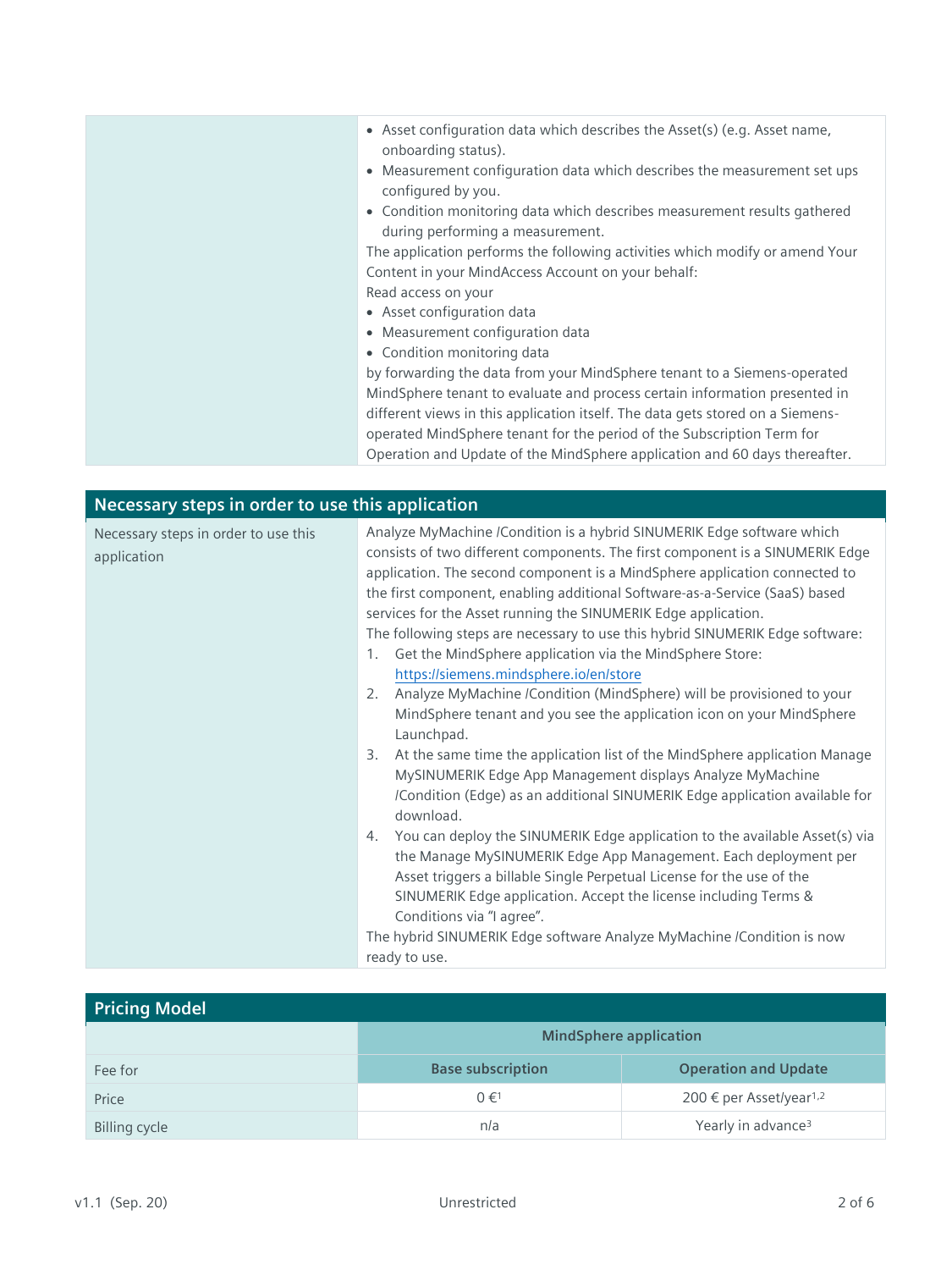|                                                                        | <b>SINUMERIK Edge application</b>                                                                                                                                                                                                                                                                                                                                                                                                                                                                                                                                                                                                                                                                                                                                       |                                     |
|------------------------------------------------------------------------|-------------------------------------------------------------------------------------------------------------------------------------------------------------------------------------------------------------------------------------------------------------------------------------------------------------------------------------------------------------------------------------------------------------------------------------------------------------------------------------------------------------------------------------------------------------------------------------------------------------------------------------------------------------------------------------------------------------------------------------------------------------------------|-------------------------------------|
| Fee for                                                                | Initial deployment                                                                                                                                                                                                                                                                                                                                                                                                                                                                                                                                                                                                                                                                                                                                                      | <b>Maintenance</b>                  |
| Price                                                                  | 4000 € per Asset <sup>1,3</sup>                                                                                                                                                                                                                                                                                                                                                                                                                                                                                                                                                                                                                                                                                                                                         | 880 € per Asset/year <sup>1,2</sup> |
| <b>Billing cycle</b>                                                   | One-time                                                                                                                                                                                                                                                                                                                                                                                                                                                                                                                                                                                                                                                                                                                                                                | Yearly in advance <sup>3</sup>      |
|                                                                        | <sup>1)</sup> If a price is displayed in a different currency on the product detail page of Analyze MyMachine /Condition on www.mindsphere.io/store in your country of<br>residence at the date of registration, such price will be charged; <sup>2)</sup> The price is shown for one year (365 days) and charged yearly in advance; <sup>3)</sup> The Asset based<br>fees will be charged the month after the SINUMERIK Edge application has been downloaded to the SINUMERIK Edge Asset.                                                                                                                                                                                                                                                                              |                                     |
| Base subscription fee (MindSphere<br>application)                      | The base subscription allows access to the MindSphere application as follows:<br>• Availability on your tenant and<br>• Availability in the Manage MySINUMERIK Edge App Management application<br>list<br>The base subscription is independent from the number of Assets.                                                                                                                                                                                                                                                                                                                                                                                                                                                                                               |                                     |
| Usage based fee for Operation and<br>Update (MindSphere application)   | The fee for Operation and Update is a yearly fee. Upon download of Analyze<br>MyMachine /Condition (Edge) to the Asset, the fee will apply per Asset for<br>operating Analyze MyMachine /Condition (MindSphere).                                                                                                                                                                                                                                                                                                                                                                                                                                                                                                                                                        |                                     |
| Usage based fee for Initial deployment<br>(SINUMERIK Edge application) | The fee for initial deployment is a one-time fee for a Single Perpetual License as<br>defined in the MC - CNC Shopfloor Management Supplemental Terms, which is<br>valid for the initial download of Analyze MyMachine /Condition (Edge) to a<br>dedicated Asset. This fee will be charged for each Asset once, disregarding how<br>often Analyze MyMachine /Condition (Edge) is removed and re-downloaded to<br>this dedicated Asset. The following End User License Agreement and license<br>conditions apply:<br><b>SISW End User License Agreement (EULA)</b><br><b>Motion Control Supplemental Terms</b>                                                                                                                                                           |                                     |
| Usage based fee for Maintenance<br>(SINUMERIK Edge application)        | The fee for Maintenance is a yearly fee. Upon download of Analyze MyMachine<br>/Condition (Edge) to the Asset, the fee will apply per Asset for receiving updates<br>for the SINUMERIK Edge application. The updates will be provided as additional<br>software releases in the Manage MySINUMERIK Edge App Management which<br>can be downloaded to the Asset. The following maintenance conditions apply:<br><b>General SISW Maintenance Terms and Conditions</b><br><b>Product Specific Maintenance Terms for Motion Control</b>                                                                                                                                                                                                                                     |                                     |
| Payment terms                                                          | The fee for initial deployment is charged within 30 days of the invoice date. The<br>fees for Operation and Update and Maintenance will be charged yearly in<br>advance for one year per Asset.                                                                                                                                                                                                                                                                                                                                                                                                                                                                                                                                                                         |                                     |
| Adaptation of fees                                                     | We may change or add new fees (collectively referred to as "Fee Change") due to<br>and to the extent required to reflect: (i) changes in the quality or functionalities<br>of the Service; (ii) material changes in market conditions; (iii) general increases<br>in wages or other employment costs; and/or (iv) changes in procurement costs<br>due to price changes made by our suppliers, in each case to the extent that the<br>changes affect our provision of the agreed Service. We will notify you of any Fee<br>Change at least 60 days in advance of the effective date of the Fee Change. Any<br>Fee Change will only apply from the beginning of a renewed subscription or for<br>"Evergreen" subscriptions one year after notification of the Fee Change. |                                     |
| Trial Analyze MyMachine /Condition<br>(MindSphere)                     | "Trial" refers to an application that has been designated as a "trial" offering in the<br>product description in the applicable Order Form. Analyze MyMachine /Condition<br>(MindSphere) delivered as a Trial is a "Free of Charge Service" as that term is<br>defined in the MMA. We will notify you by email of the exact start and end date<br>of the Subscription Term for the Trial ("Free Trial Period").                                                                                                                                                                                                                                                                                                                                                         |                                     |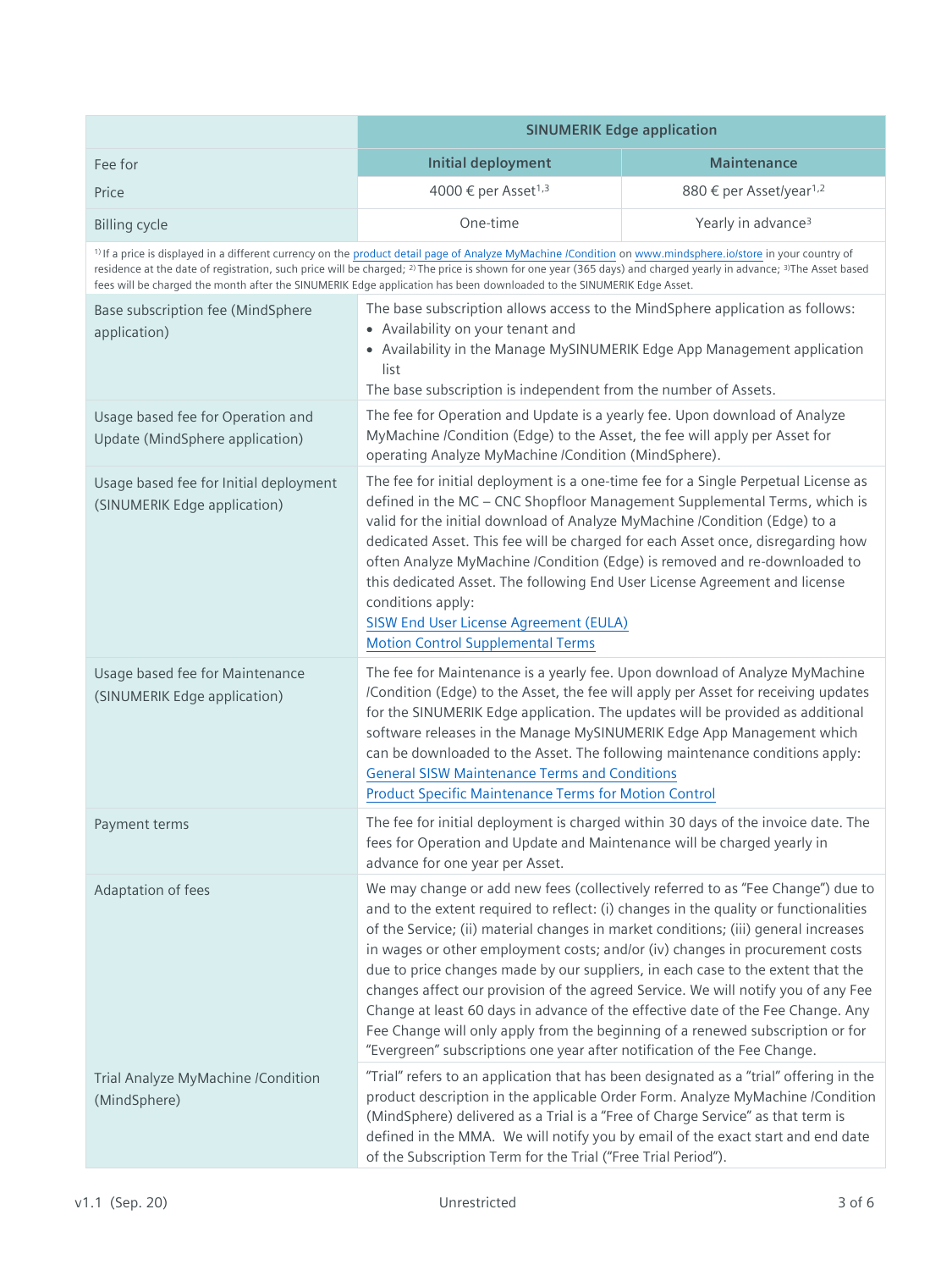|                                                                                                                                                                           | You may terminate the Trial at any time during the Free Trial Period by providing<br>written notice to trial@mindsphere.io no later than 14 days prior to the end date<br>of the Free Trial Period. We may terminate your access to the Trial at any time<br>after receipt of your written termination notice. Termination of the Trial shall<br>also result in termination of the respective corresponding paid subscription<br>ordered.<br>During the Free Trial Period, our standard support and service level obligations<br>do not apply. We may however, at our sole discretion, make certain free of<br>charge support services available to you. Upon expiration of the Free Trial<br>Period, the Subscription Term for the respective corresponding paid subscription<br>will begin, and you will be invoiced accordingly.<br>Ordering Analyze MyMachine /Condition (MindSphere) as a "trial" enables you to<br>download and use Analyze MyMachine /Condition (Edge) as a "trial" as set out in<br>the following paragraph.                                                                                                                                                                                                            |
|---------------------------------------------------------------------------------------------------------------------------------------------------------------------------|-------------------------------------------------------------------------------------------------------------------------------------------------------------------------------------------------------------------------------------------------------------------------------------------------------------------------------------------------------------------------------------------------------------------------------------------------------------------------------------------------------------------------------------------------------------------------------------------------------------------------------------------------------------------------------------------------------------------------------------------------------------------------------------------------------------------------------------------------------------------------------------------------------------------------------------------------------------------------------------------------------------------------------------------------------------------------------------------------------------------------------------------------------------------------------------------------------------------------------------------------|
| Trial Analyze MyMachine /Condition<br>(Edge)                                                                                                                              | The License Type "Trial" of Analyze MyMachine /Condition (Edge) is described<br>under "Trial or Demo License" in the Motion Control Supplemental Terms.<br>However, instead of sixty days the term for using Analyze MyMachine /Condition<br>(Edge) as a "trial" is restricted to a period of ninety days ("Trial Period").<br>The exact start and end date of the Trial Period are shown in the MindSphere<br>application Manage MySINUMERIK Edge /App Management.<br>During the Trial Period you may install Analyze MyMachine /Condition (Edge) on<br>up to 5 different Assets free of charge.<br>Upon expiration of the Trial Period of Analyze MyMachine /Condition (Edge), the<br>application automatically stops running on all Assets it has been downloaded to<br>during the Trial Period and cannot be used anymore.<br>However, you may continue using these installations of Analyze MyMachine<br>/Condition (Edge) by acquiring the corresponding paid licenses at any time<br>during or after the Trial Period on the conditions set out under "Pricing Model"<br>above.                                                                                                                                                          |
| Subscription Term for the base<br>subscription, termination                                                                                                               | The Subscription Term for the base subscription starts - independent from the<br>number of Assets - upon provisioning of Analyze MyMachine /Condition<br>(MindSphere) on your tenant and ends with termination by you or us. You may<br>terminate your subscription to this MindSphere application at any time.<br>PLEASE NOTE: Upon your termination of the base subscription you cannot use<br>Analyze MyMachine /Condition (MindSphere) any longer. In this case it is not<br>possible to install updates of Analyze MyMachine /Condition (Edge) any longer.<br>Your termination of the base subscription is deemed to be a termination of the<br>Operation and Update and Maintenance subscription.<br>All fees paid by you to us are non-refundable.<br>We may discontinue the operation of Analyze MyMachine /Condition<br>(MindSphere) by giving you at least one-year notice prior to the planned<br>discontinuation date. You are not entitled to install updates of Analyze<br>MyMachine /Condition (Edge) after the one-year period. On the date of<br>discontinuation, the Service is terminated and the regulations in the MindSphere<br>Master Agreement regarding the effect of termination and post-termination<br>phase apply. |
| Subscription Term for Operation and<br>Update of the MindSphere application<br>and Subscription Term for Maintenance<br>of the SINUMERIK Edge application,<br>termination | The Subscription Term for Operation and Update and the Subscription Term for<br>Maintenance are handled uniformly. In the following of this chapter these are<br>summarized as "Subscription Term".<br>The Subscription Term per Asset starts upon downloading Analyze MyMachine<br>/Condition (Edge) from the Manage MySINUMERIK Edge App Management to an<br>Asset. The Subscription Term is 1 year for each Asset. Following expiration of the                                                                                                                                                                                                                                                                                                                                                                                                                                                                                                                                                                                                                                                                                                                                                                                               |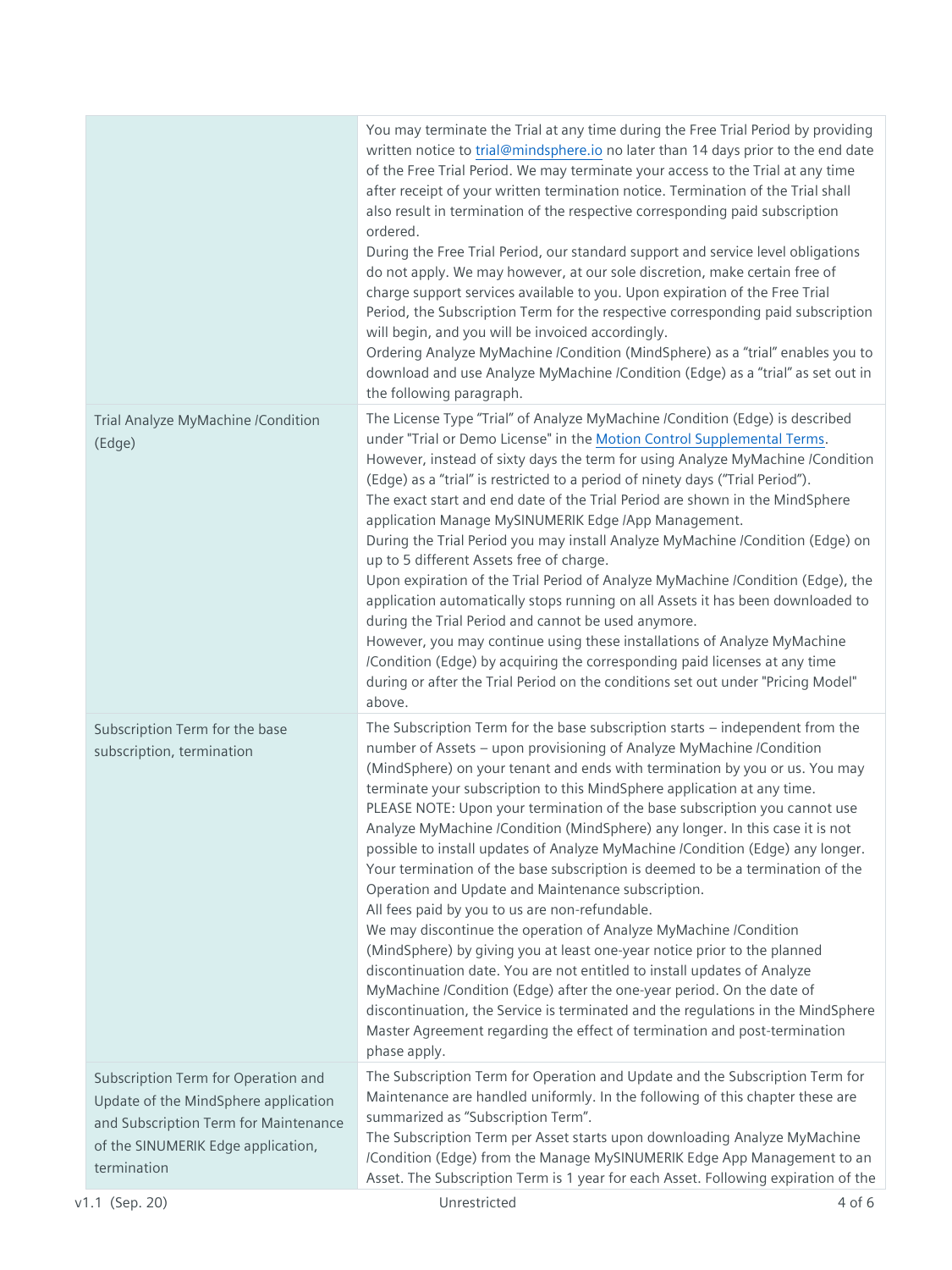| preceding Subscription Term, the subscription automatically renews with a     |
|-------------------------------------------------------------------------------|
| subscription Term of 1 year unless it is terminated by you or by us. You can  |
| manage the Subscription Term for the respective Asset(s) in the section       |
| "Subscription Management" of the Manage MySINUMERIK Edge App                  |
| Management application. By disabling the auto-renewal, the Subscription Term  |
| for the respective Asset will not automatically be extended after the valid   |
| Subscription Term expired and is deemed to be terminated.                     |
| PLEASE NOTE: 60 days upon termination of the Subscription Term the stored     |
| condition monitoring data of the respective Asset will be removed from the    |
| Siemens-operated tenant. This means you will not be able to analyze recorded  |
| measurement data of the Asset for which the Subscription Term was terminated. |
| However, your recorded measurement data will be kept on your tenant. If you   |
| renew the Subscription Term within the 60 days period, the recorded           |
| measurement data will not be removed from the Siemens-operated tenant.        |

| <b>Specific Terms for the MindSphere Application</b>      |                                                                                                                                                                                                                                                                                                                                                                                                                                                                                                                                    |  |
|-----------------------------------------------------------|------------------------------------------------------------------------------------------------------------------------------------------------------------------------------------------------------------------------------------------------------------------------------------------------------------------------------------------------------------------------------------------------------------------------------------------------------------------------------------------------------------------------------------|--|
| Service Level Agreement                                   | The Monthly Uptime Percentage for this application is 90 %. Monthly Uptime<br>Percentage is defined in the MindSphere Supplemental Terms available on<br>www.mindsphere.io/terms.                                                                                                                                                                                                                                                                                                                                                  |  |
| Application use rights                                    | This application can be used as part of OEM Services as described in the Specific<br>Terms for MindAccess IoT Value Plan published on www.mindsphere.io/terms.<br>Under the Account of your MindAccess IoT Value Plan, you may permit Users of<br>Third Parties to access and use this application for the purpose of receiving a<br>service from you.                                                                                                                                                                             |  |
| Third Party Terms                                         | The application contains Third Party services, including open source software,<br>commercial software, or software-related managed services, which are subject<br>to additional or different terms, license rights, or require certain notices by their<br>licensors, which we are obliged to pass on to you as your licensor and to which<br>you agree to abide ("Third Party Terms").<br>The Third Party Terms are made available via the following web link:<br>https://sie.ag/MindSphere-ThirdParty_AnalyzeMyMachineCondition. |  |
| Changes to the Product Sheet and<br><b>Specific Terms</b> | We may update this document from time to time during a Subscription Term in<br>order to reflect any changes agreed with or imposed by our subcontractors<br>(including changes in open source software license terms) or when we introduce<br>new features, supplements, enhancements or capabilities (e.g. that were not<br>previously included with the subscription but added for no additional fee).<br>Changes shall become binding upon release of a new version of this document<br>on www.mindsphere.io/terms.             |  |
| Support                                                   | Support for this application may be contacted via Industry Online Support<br>https://support.industry.siemens.com.<br>Support is available in English and German.                                                                                                                                                                                                                                                                                                                                                                  |  |

| <b>Specific Terms for the SINUMERIK Edge Application</b> |                                                                               |
|----------------------------------------------------------|-------------------------------------------------------------------------------|
| <b>Specific Terms</b>                                    | The following End User License Agreement and license conditions apply for the |
|                                                          | <b>SINUMERIK Edge application:</b>                                            |
|                                                          | <b>SISW End User License Agreement (EULA)</b>                                 |
|                                                          | <b>Motion Control Supplemental Terms</b>                                      |